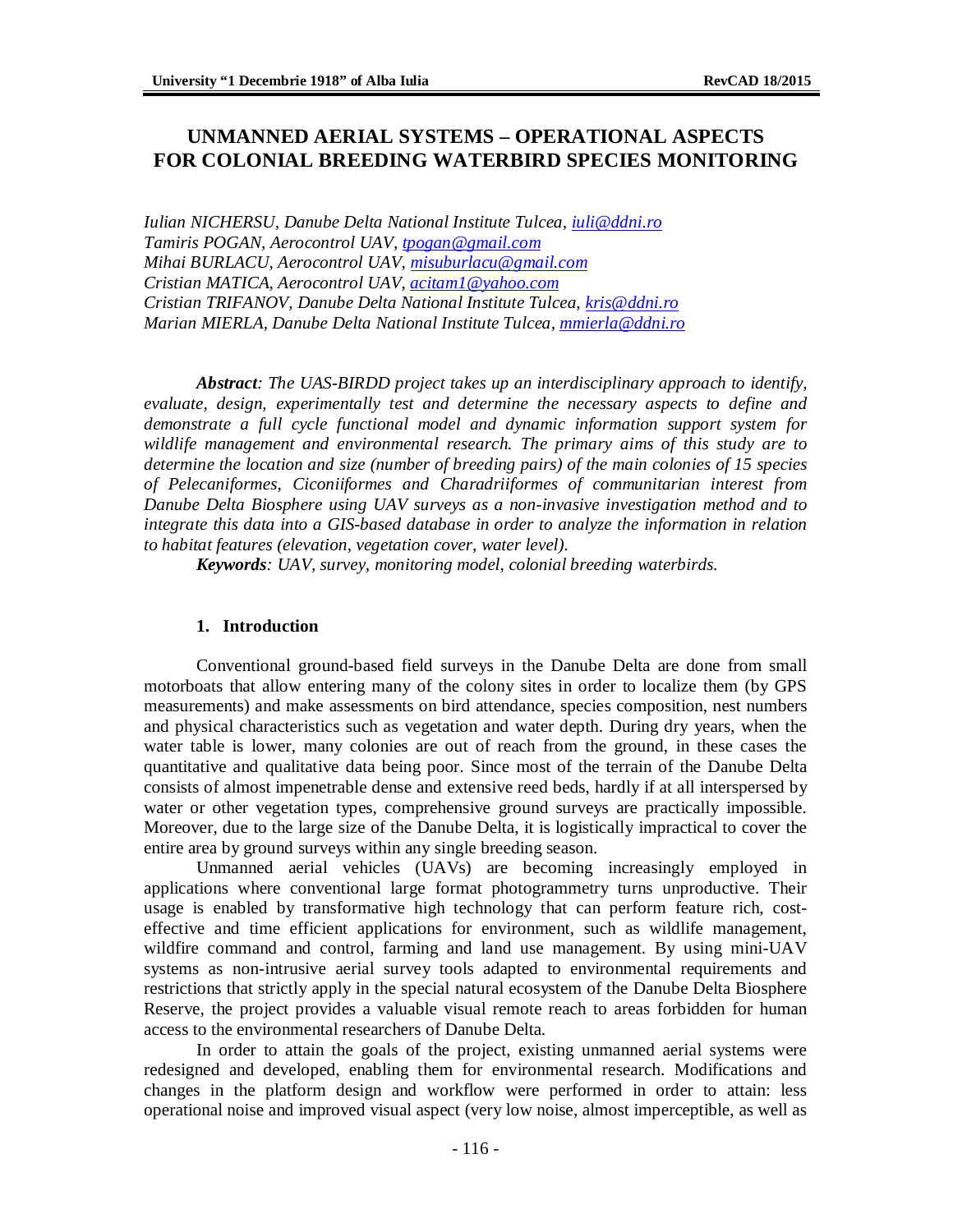camouflage, dissimulation), specific navigation procedures that allow setting up an efficient task scheduling model, production and use of a local electronic terrain obstacle database in order to improve flight safety and mission planning procedures, additional algorithms for better environmental survey (automatic change detection and classification, birds counting, etc.).

Multiple sensors were used aboard the UAV systems, including lightweight gyrocompensated gimbals (two- or three-axis) for electro-optical and infrared cameras stabilization. Newly-developed communication data links were used for telemetry and live data, assuring interoperability among all aerial platforms used in the project. As most of the field research required operations in the vicinity of virtually un-touched and isolated areas, real time data links turned out to be important factors to the project's efficiency.

## **2. General UAV Surveying Workflow**

## *2.1 Mission planning*

Flight plans are essentially maps depicting the location of each photographic exposure and the flight lines upon which aerial photography is to be obtained. Efficient flight planning amounts to the best balance between safety, accuracy and economy. Flight planning software such as *APM Mission Planner* facilitates designing flight plans using various maps as background, by allowing the setting of various parameters as in the case of conventional manned airborne flights and computing the camera control parameters automatically.

Ahead of each aerial photography mission, camera calibration is mandatory. Different software applications perform different procedures for the purpose of generating a camera calibration file containing the internal orientation parameters: principal distance (calibrated focal length), principal point offset and lens distortion function coefficients. Applying these parameters to the acquired images produces a metric (corrected) image.

In order to increase the accuracy of the data and assure the conversion to the national coordinate systems, a network of ground control points must be designed and materialized prior to the image acquisition flight. The ground control points can be pre-marked using custom-designed targets to allow automatic identification during processing.

## *2.2 Data acquisition*

Accurate georeferencing of the final products requires an accurate determination of the image positions. The most effective way of assuring that is by using survey-level GNSS receivers aboard the UAV system, but this is not always possible. Accurate ground control points may improve the absolute geolocation accuracy, but what's most important is the relative geolocation of the images, that's essential for accurate image reconstruction during the aerial triangulation processing step. This is usually succeeded by using gyro-compensated gimbals to assure the nadiral orientation of the optical axis and by planning and attaining appropriate image overlapping.

Once the ground control points are marked, the topographic survey (generally by using GNSS surveying methods) is carried out. Furthermore, if absolute geolocation turns out to be an important issue, stable features on the ground may be taken into account as ground control points and surveyed subsequently to the flight.

All of the unmanned aerial systems tested and used in this project are capable of flying autonomously. The flight plan is usually uploaded to the autopilot unit onboard the UAV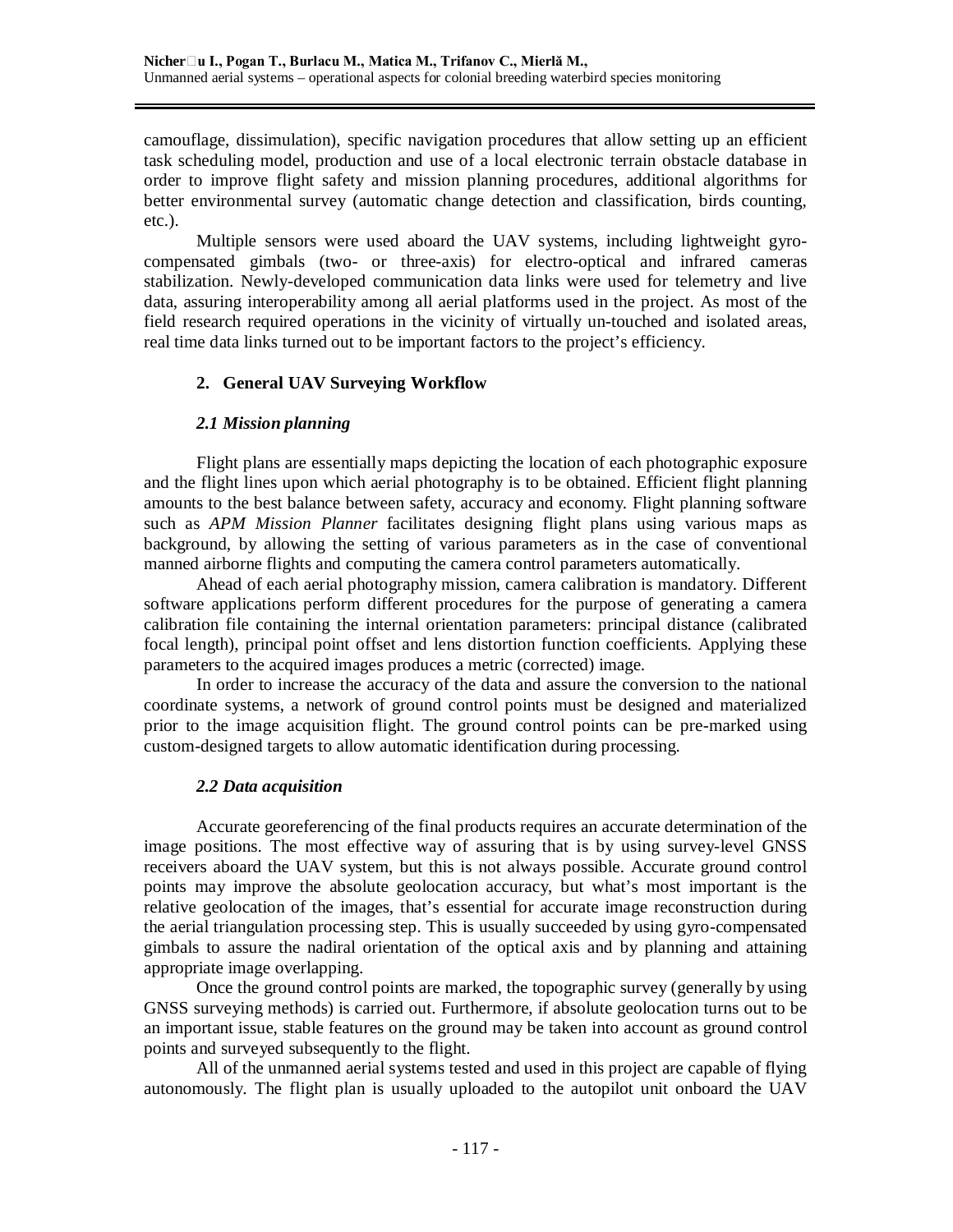platform prior to the flight, while takeoff and landing procedures may be performed manually or automatically.

For close range observations and short range flights, a VTOL (vertical takeoff and landing) small helicopter and several multicopters were tested, while for large area surveys fixed wing aircrafts turned out to be the appropriate solution.

### *2.3 Gathering and processing the data*

As soon as each flight is over, the data is immediately downloaded and backed up on a portable storage device. The preliminary georeferencing of the images may be performed using the data recorded in the flight log by the autopilot unit or the data output from secondary GPS receivers. A quick flight quality assessment is usually carried out in the field to confirm whether the designated area was fully covered by images and the resulting overlap is adequate for processing the data, or additional flights are in order.

Back in the office, the following data is gathered and converted to the file formats required by the photogrammetric software being used, in this case *Pix4Dmapper*:

- The camera calibration file;
- The georeferenced images, their position being stored as metadata (in the JPEG EXIF);
- The ground control points coordinates table.

After the data is imported, the first step is marking each ground control point on as many images as possible.

The photogrammetric workflow for image-based modelling is carried out further. Processing the data is split into three main phases: *Initial Processing*, *Point Cloud Densification* and *DSM and Orthomosaic Generation*, as labelled in the application window.

Initial processing begins with the automatic keypoint extraction and matching (between images), followed by the bundle block adjustment (the optimization of the external and internal parameters). The point cloud consisting of the automatic tie points resulted from the initial processing is improved in the second phase of the processing, the point cloud densification. The user must select several options: the output datum and coordinate system, the image scale at which the image features are computed, the density of the point cloud, etc.

In the third processing phase the raster and grid digital surface models (DSM) are generated after the user inputs the GSD of the final products, the images are orthorectified and the resulting orthomosaic is automatically generated. However, further editing of the mosaic has always turned out to be required, in order to adjust the seamlines so as to remove moving objects and enhance the overall aspect.

Certain problems arise in the Danube Delta due to the vegetation that causes the image structure (texture) to be highly repetitive. Accurate geolocation is required for processing such image blocks.

#### **3. Results and Discussion. Case study: the Roca-Buhaiova Protected Area**

This paper illustrates the results attained after several flight missions in the Danube Delta, particularly at the  $Ro\Box ca-Buhaiova$  Protected Area, in the local specific weather conditions.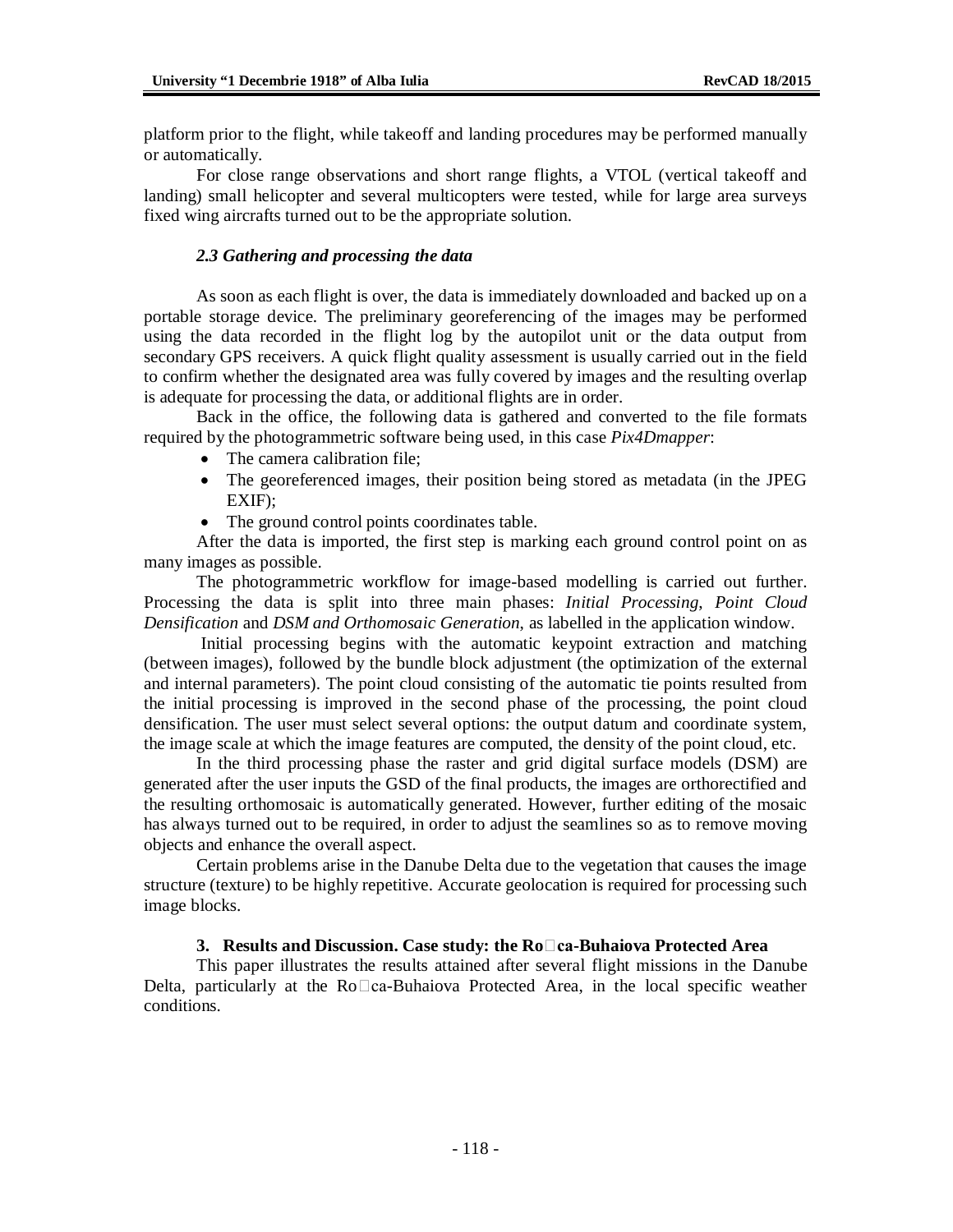# *3.1 Objective*

The goal of the missions carried out in the summer of 2014 was basically getting the overall picture, by surveying and estimating the locations of the Pelicans at  $Ro \Box ca$ -Buhaiova lakes over the course of an entire season, identifying the juveniles and estimating the entire population of pelicans, as well as studying certain patterns in their behavior. Through photogrammetric methods, the area was mapped, using software such as *Pix4Dmapper* for fusing and processing the data from different flight missions.

The work started from limited, reduced practical experience in such an area of expertise, growing into a rush of *going there* and *getting them* all while development was still in progress in respect of the planned steps for building a prototype UAV ready for action, proper for the environmental monitoring job.

# *3.2 Requirements*

Taking into account the local specific (mostly tough) weather conditions, several requirements for aircraft and operations were analyzed:

- *Rain resistance*: the problems identified were not only related to the high temperatures, but also to the high humidity, as rain was a common phenomenon during the flight missions this year;
- *High wind speeds*: the UAV platforms must be able not only to fly in these conditions, but to be fully operational (output useful data) in winds at over 10 m/s, with peaks at 20 m/s (tests were carried out at up to 30 m/s);
- *Hand launch*: this has proven to be an important requirement, as fixed-wing UAV systems above 5 kg MTOW (maximum takeoff weight) require special logistics, such as catapults;



Fig. 1. Hand launched UAV heading for takeoff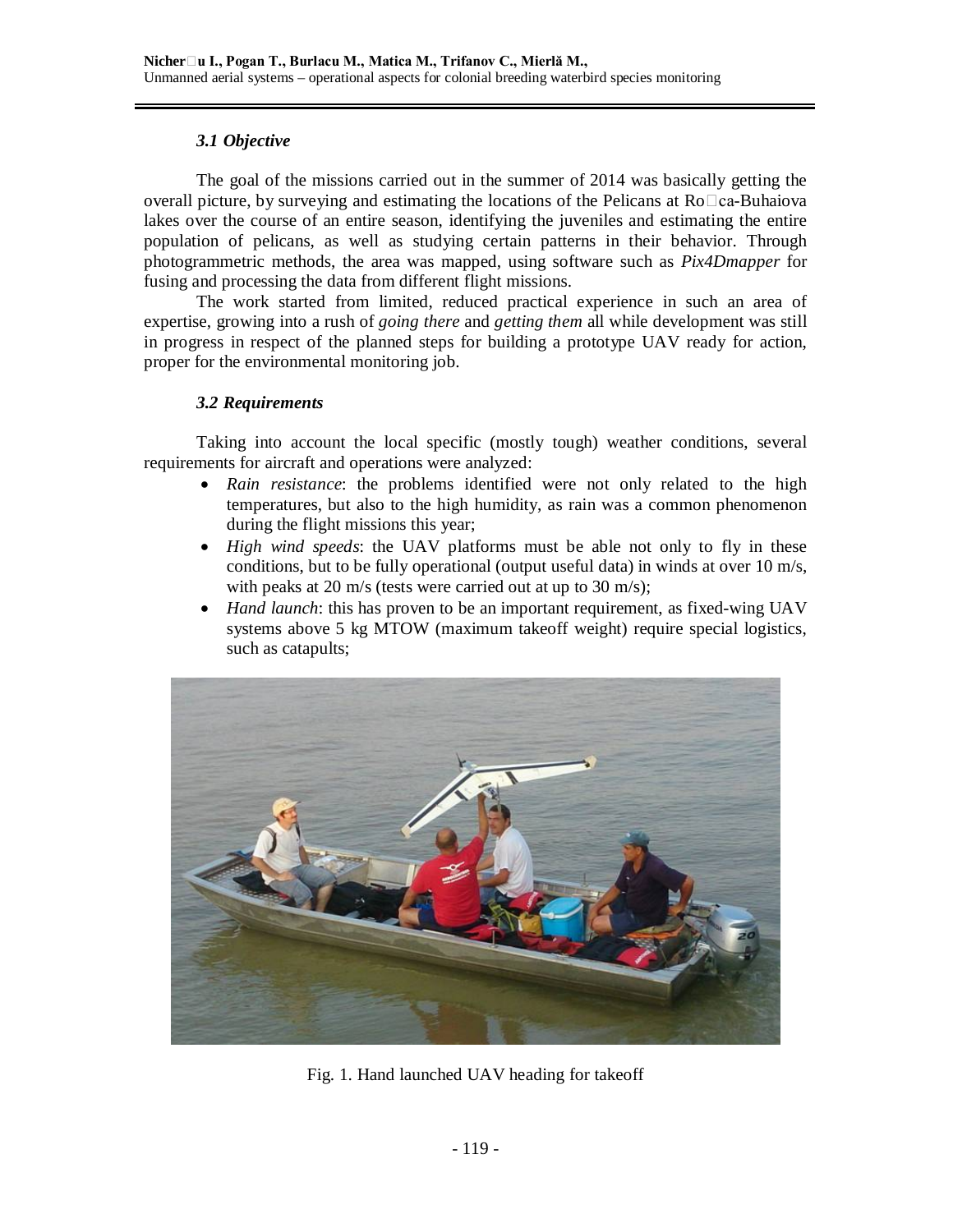- *Belly land*: required in order to avoid special logistics such as recovery nets; water landing capability is to be further investigated, as it might turn out useful in certain situations;
- *Endurance* was determined to be optimal above 30 minutes, since the areas of study are usually at over 10 km from the ground control station (the takeofflanding site), since appropriate land strips (accessible by boat only) cannot generally be found closer to the protected area;
- *Operational Safety*; in order to attain the safety requirements, construction materials with low kinetic energy at impact are to be used, but resistant enough for flying in bad weather (strong winds, etc.);
- *Stability* in flight and *smooth maneuvering*: these had always turned out to be extremely important for usable outputs from the electro-optical payload, as no camera stabilization/gimbals were used on fixed-wing UAVs at this stage of project, given the extra space the center fuselage section would require for bi- or three-axis camera stabilization mechanisms.

#### *3.3 Flight missions*

As stated above, the appropriate locations (meaning some stable ground and accessibility by boat) for takeoff and landing were situated at over 10 km from the area of study. Samples of the flight tracks from two different missions are presented in Figure 2, most of the flight missions being similar or even longer.



Fig. 2. Sample flight tracks

After several flights, the following conclusions were drawn upon the weather conditions at the  $Ro \square ca$ -Buhaiova Protected Area: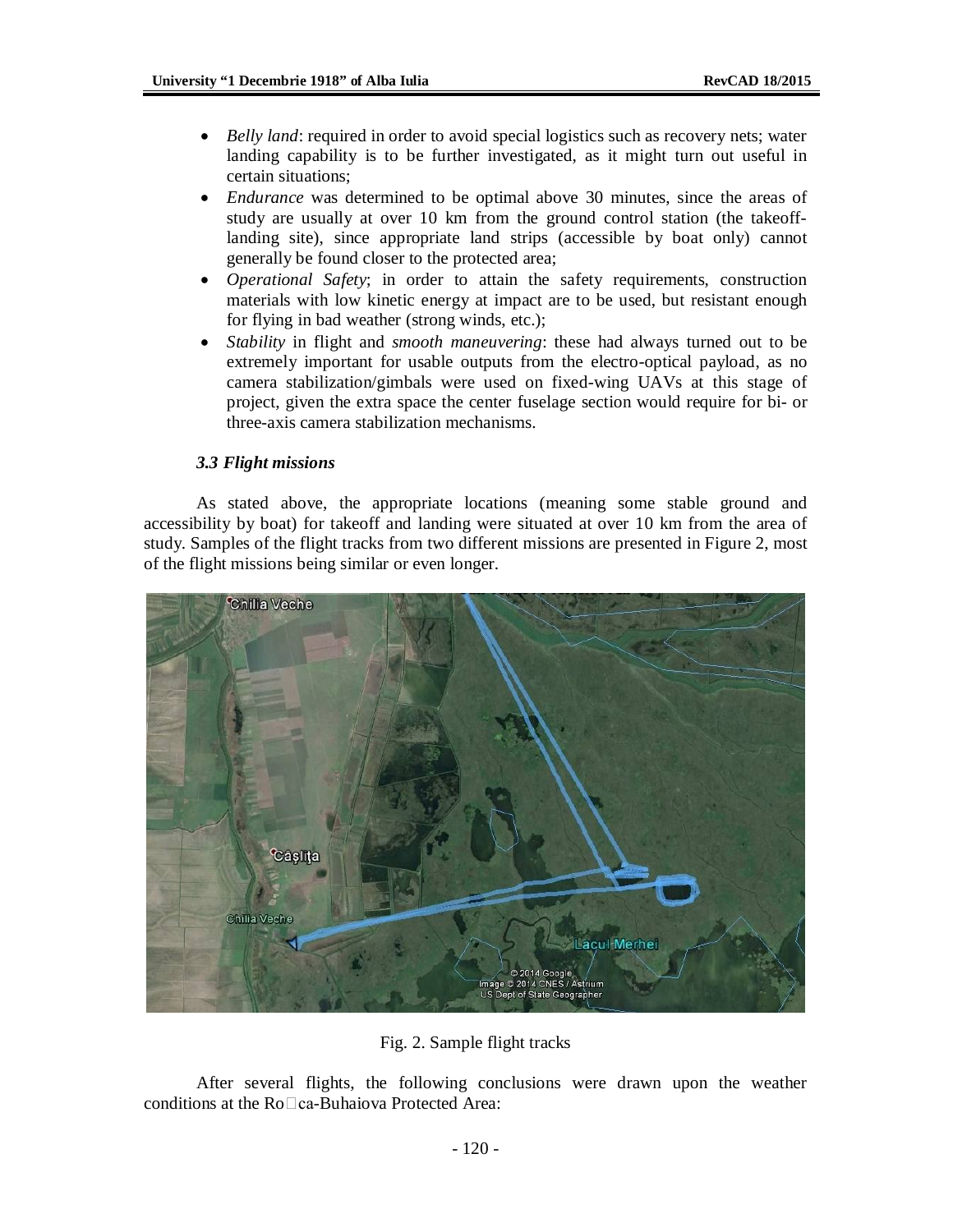- No wind reported only 3 days out of 120; the likelihood of coming across calm days while in the field was minimum;
- Usual wind at 6-8 m/s, at 60 to 100 m above ground (AGL), the wind was always at or above 10 m/s (as reported by the UAV sensors), while above 150 m AGL it usually ranged from 12 m/s to 14 m/s;
- Wind shears up to 18-20 m/s were experienced throughout most of the flight missions;
- Very fast wind direction changes, that affect the mission profile and waypoint navigation accuracy (resulting in missing the waypoints and the planned flight lines);
- Few areas with lot of thermal inversion, convection and mechanical atmospheric turbulences, wind shear being a permanent phenomenon around these areas.

#### *3.4 Sensors used*

At this stage, testing was focused on small electro-optical cameras, focusing on several technical specifications.

The optimal camera must have the largest sensor in the smallest body, this being the case of small mirrorless cameras. The lens' focal length must provide a wide field of view, while keeping distortions to a minimum, thus fisheye lens were not considered. An important factor is the weight, but also the size of the camera body, in order to fit on small aircraft. Battery power was not a main issue, as most mirrorless cameras are capable of shooting over 500 pictures per charge (enough for one flight mission). However, for photogrammetric image acquisition, several technical details that are not usually reflected in the producer's specifications are usually important, the minimum shooting interval being one of them. High flying speeds require a short waiting time between consecutive images. While the producers list the burst rate of the camera, in most cases it is not constant throughout the flight. This results in poor frontal overlap if the flying speed of the UAV is not adjusted accordingly. Another important aspect for UAV photogrammetry is the remote control capability of the camera. While some cameras allow the integration with the autopilot unit, others require external intervalometers to do the triggering.

#### *3.5 UAVs tested*

During these flight missions several aircrafts and configurations were tested.

The multicopters (in various configurations: quad, X6, X8) turned out to be very good in terms of payload stabilization and maximum weight, but not suitable for these specific missions, as endurance is much lower than that of fixed-wing UAVs. Further development opportunities in this matter include designing and setting up a long endurance waterproof version.

A helicopter was also tested, its maneuverability being the main advantage. However, it turned out to be too large and too noisy in a configuration suitable for the current mission requirements.

Several fixed-wing UAVs were tested, including a classic wing (2 m wingspan) that turned out to be stable in flight, but too slow for rapid cruise to the operations area (over 10 km away from launch site). A delta wing in two different configurations, 1.7 m and 2 m wingspan, 3.5 to 5 kg MTOW, was the most successful for the flight missions, as it answered to a mix of conflicting requirements, such as the low speed needed for loitering in the study area and fast speed for the fast cruise to the study area.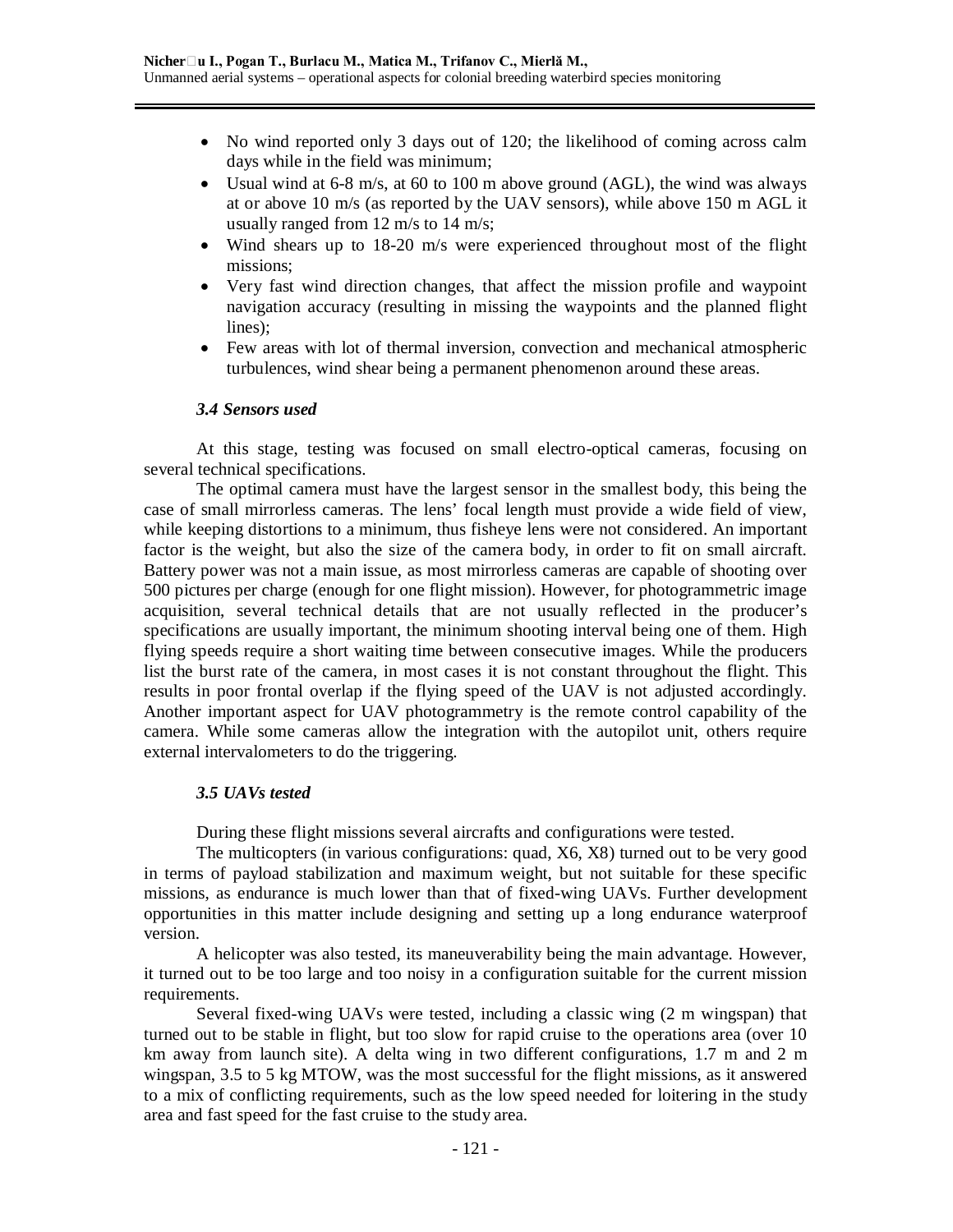## *3.6 Products*

Taking into consideration the remoteness of the studied lakes, it is obvious that ground control points for georeferencing the data were not used at this stage of the project. Since survey-grade GNSS receivers for small-UAV systems were still under development, the image geolocation was performed with meter-level accuracy.

However, the raw images taken during the flights provided valuable data for analyzing the Pelican colony, as seen in the image sample. Figure 3 (right) depicts a white-tailed eagle (*Haliaeetus albicilla*) overflying the Pelican colony.



Fig. 3. Raw image sample (left); Raw image detail (right)

Furthermore, the raw image stitches that were easily generated (at a ground sampling distance around 2 cm/pixel) also proved to be of great use to the researchers (Figure 4).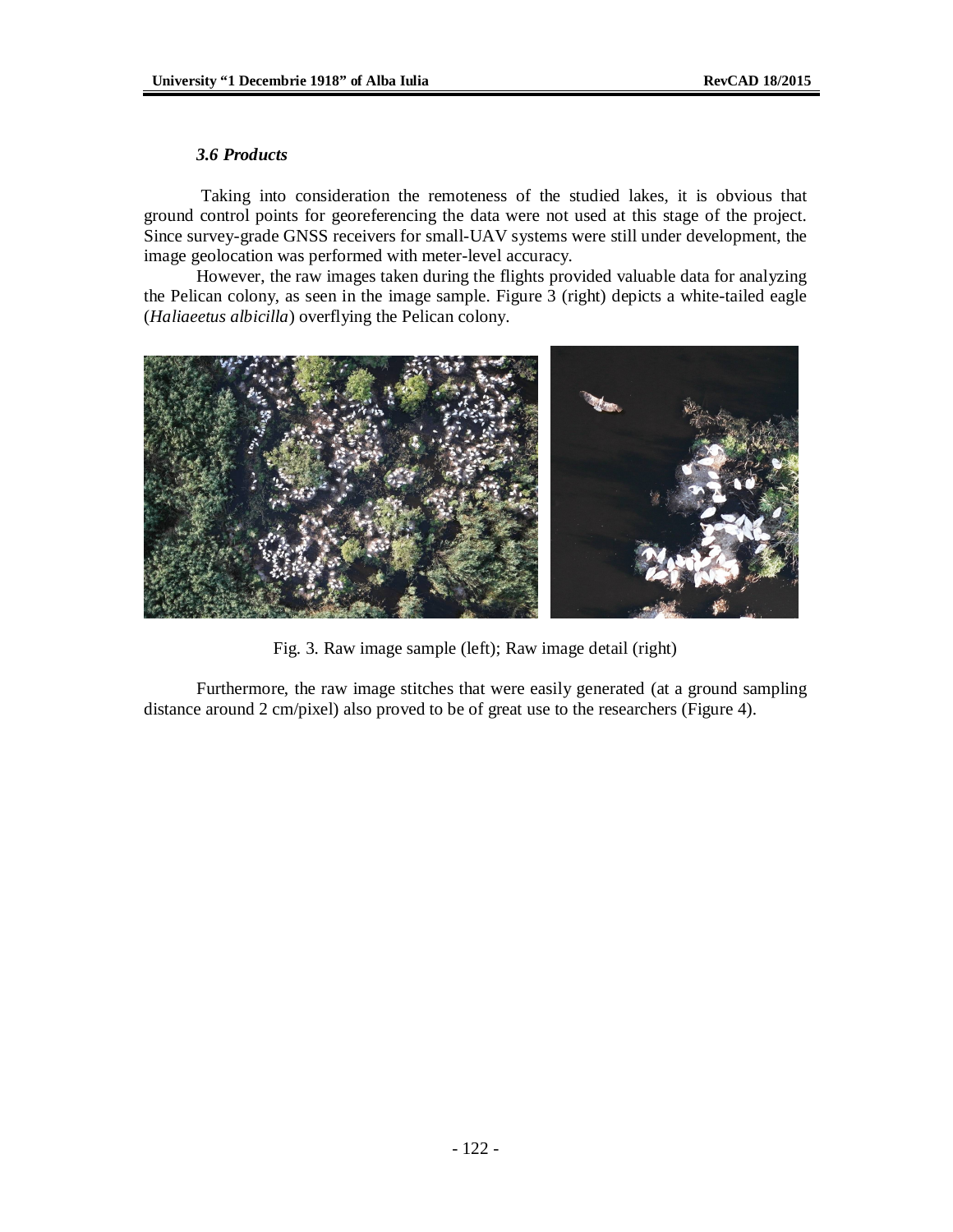

Fig. 4. Raw image stitching sample

High resolution images of the Pelican nursery at  $Ro\Box ca$ -Buhaiova lakes were also captured (depicted in Figure 5).



Fig. 5. Pelican nursery

Photogrammetric processing of the data was performed using the *Pix4Dmapper* software. Its *Alternative Processing Mode* provides special algorithms for processing images with low structure of dense vegetation areas; however, due to the fact that most of the images were from un-stabilized flights (no gimbal was used on the smaller fixed-wing UAVs, as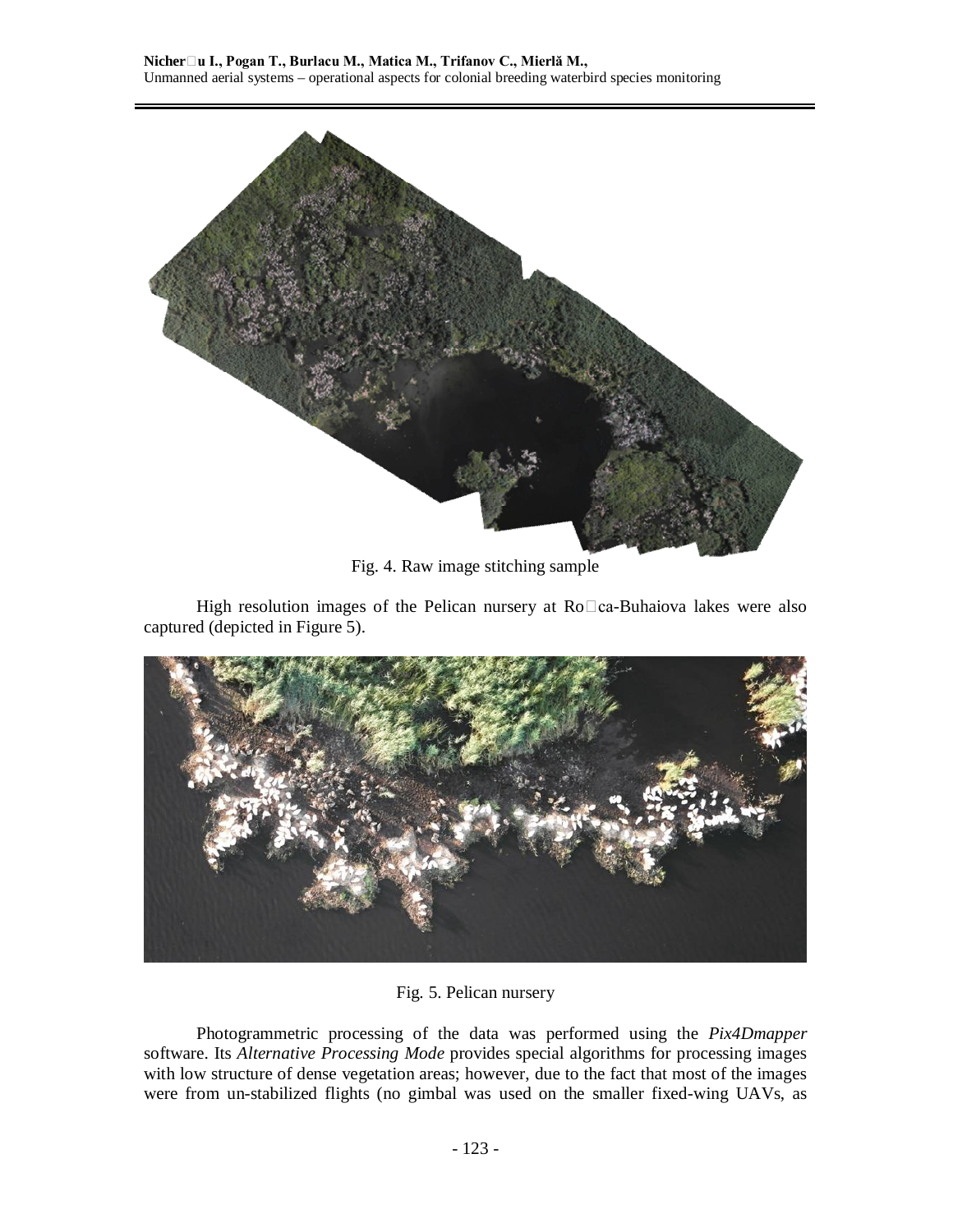mentioned above), the Digital Terrain Model and orthomosaic were generated only for small, fragmented portions of the study area with low accuracy.

### **4. Future development**

As the experience in the field accumulates, adjustments in the development process are being made in order to fulfill the more and more demanding mission requirements.

Several adjustments have already been made to the UAV platforms in order to increase their stability and endurance, several configurations have yet to be tested in the field, while features such as water landing are have currently undergone into development.

As fixed-wing UAVs proved to be the most useful solution for the specific mission requirements in the Danube Delta, several prototypes are currently under development, such as a center fuselage that integrates a three-axis gyro-compensated gimbal head and a long endurance catapult launch fixed-wing UAV (Figure 7).

Solutions regarding accurate geolocation are also under development. Various GNSS receivers and inertial navigation systems are to be tested along with more efficient gyrocompensated gimbals for better stabilization of the electro-optical payload. One low-cost GNSS receiver currently under development for integration with the *Pixhawk* autopilot system is the *Swift Navigation Piksi*. By using carrier phase RTK measurements, centimeterlevel relative positioning becomes available even for small-UAVs.



Fig. 7. Catapult launched fixed-wing UAV

During the following flight missions the latest electro-optical cameras are to be tested in order to determine the most efficient mapping solution in terms of ground sampling distance and productivity. These cameras are to be mounted and tested in various geometrical configurations (oblique, or nadiral and oblique combinations), in order to improve the automatic aerial triangulation process for dense vegetation areas and provide an efficient method for corridor mapping and moving targets extraction. For these purposes, an octocopter is also currently under development (Figure 8).